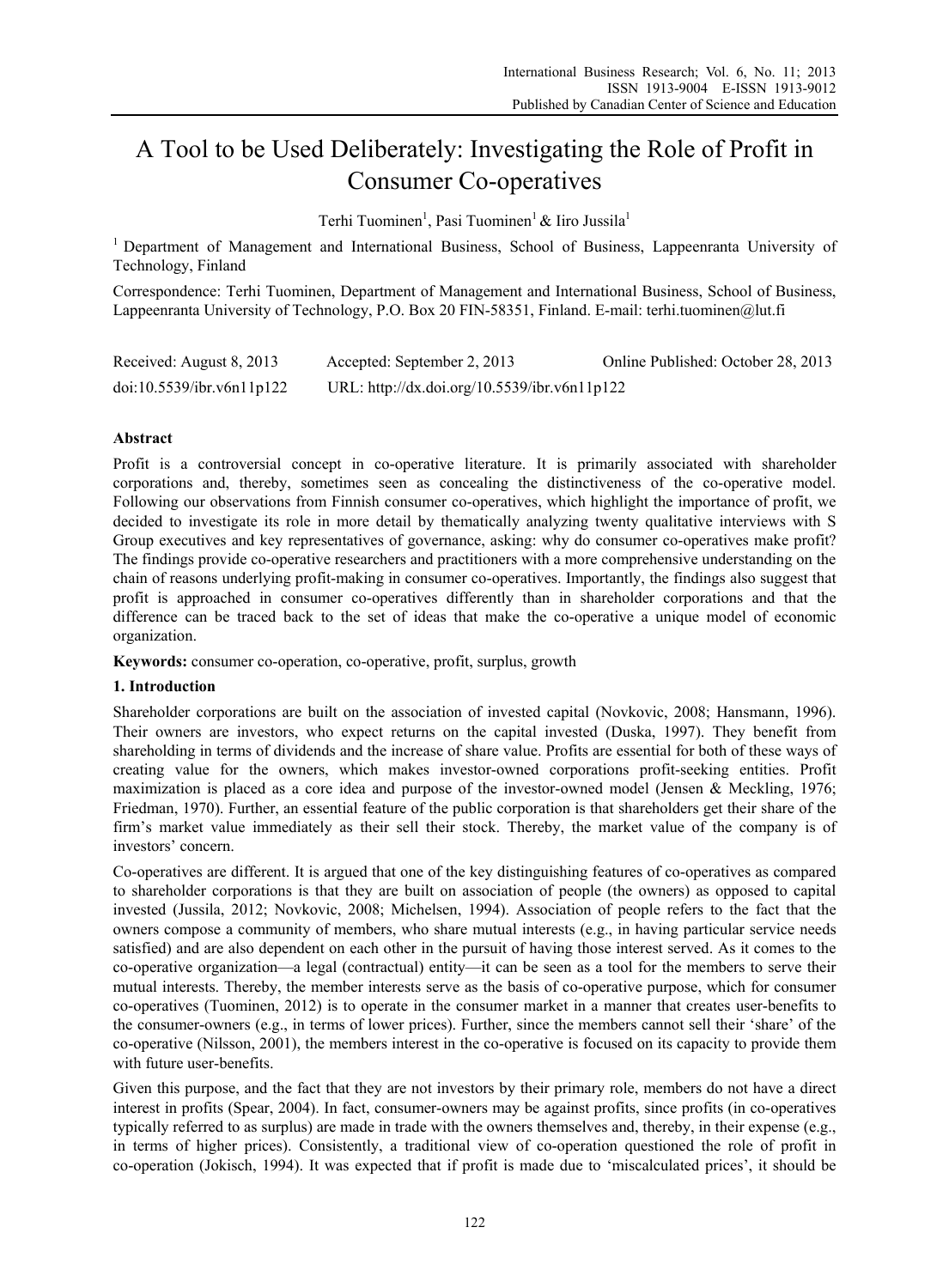returned to the members and, according to the principles of co-operation, that should be done in proportion to the members' transactions with the co-operative (Nilsson, 2001; Mills, 2001).

More recent thinking, however, positions profit as an important part of co-operation (Hicks, Maddocks, Robb & Webb, 2007). Some believe (even if it may not hold for co-operatives) that profit manifests economic efficiency and by showing a level profitability that matches that of their investor-owned peers, co-operatives can prove wrong the general assumption that they are inefficient (Boyle, 2004). More importantly, it is reasoned that a co-operative requires financial resources in order to survive competition (Mills, 2001) and making profit is a convenient way to accumulate those resources (Hicks et al., 2007).

Despite the above discussion, there is scarcity of research focusing on the role of profit in co-operatives. Thereby, profit remains a controversial concept in this context (see e.g., Boyle, 2004; Syrjä, Sjögren & Tuominen, 2012) and, in our view, one that deserves more research. The process that led to the identification of this gap started with our dealings with Finnish consumer co-operatives and financial media. In the co-operatives, it was often highlighted, consistent with Hicks et al. (2007), that profits are crucial in order invest to the future, to survive. Representatives of financial media on the other hand questioned profits and investments made by consumer co-operatives and called for lower prices, echoing some of the voices we had heard also in the co-operatives. In the view of the journalists, a co-operative making profits and accumulating its own capital reserves is just like any other company—not a unique form following a set of co-operative ideas (for the set of basic ideas of co-operation, see Jussila, 2012; Novkovic, 2008). Following these observations, we decided to study this issue in more detail in order to provide the kind of intellectual framings that can serve to inform both scholarly and practitioner domains. Serving this purpose, we analyze qualitative data (altogether twenty interviews) from Finnish consumer co-operatives asking: *(1) why do consumer co-operatives make profit?* We go deeper into the chain of reasons that start from profit being a convenient way to accumulate financial resources (Hicks et al., 2007). This is how we push understanding on this issue forward, thereby providing both scientific and practical value.

The paper is structured as follows. Consistent with our research approach, we first provide a detailed account on the context, data and methods of the study. As our research is data-driven, we present our findings first and then discuss their relationship with extant literature. In some areas the literature helps us answer what the data does not and in other areas the data is be used to push co-operative literature forward, in part by bringing in literature from outside the field. Essential is the synthesis that is the outcome of intertwining the data and literature and which provides us with a more detailed understanding on the topic.

# **2. Context, Data and Methods**

In more than a hundred years, Finnish retail co-operation has come a long way from small village co-operatives to large scale businesses. Perhaps the most successful example of this is the S Group, which comprises of 20 independent regional co-operatives, eight local co-operatives and the central unit, SOK, which is owned by the co-operatives. S Group has expanded to several fields of business and currently operates in the grocery trade, agricultural trade, consumer goods trade, service station and fuel trade, travel and hotel industry, automotive trade and accessories. In addition, S Group has also established S Bank providing primarily small deposit and loan services (www.s-kanava.net; accessed 14<sup>th</sup> of May, 2013).

S Group is currently the market leader of daily consumer goods in Finland with an exceptionally high 45.2 % market share in 2011 (1.1% increase from the year 2010). At the end of 2012 S Group had 2.055 million members (at the same time the population of Finland was approximately 5.400 million). Noteworthy, the number of employees in S group has increased rapidly in eight years and at the end of 2012, S Group employed 43 417 people (in 2011, approximately 42 000 employees). Currently, S Group has over 1600 outlets. (www.s-kanava, accessed  $14<sup>th</sup>$  of May, 2013).

In 2012, S Group's retail sales were EUR 12 billion (11.46 billion in 2011) and the group's total profit before extraordinary items were 212 million euros (269 million in 2011). In 2012, members were paid 378.5 million in bonuses (360 million in 2011) and the group's investments to new services and new stores / shops were 574 million euros (546 million in 2011) (www.s-kanava.fi; accessed 14<sup>th</sup> of May, 2013).

# *2.1 Data*

Our research process began with some pilot interviews (see Fielding, 1993) with experts of S Group co-operatives. The interviews were carried out by the third author using an instrument developed by an analysis of extensive archive materials on co-operation. The primary purpose of these interviews was to gain understanding on the context of the study and to ascertain the relevance of research questions to the interviewees.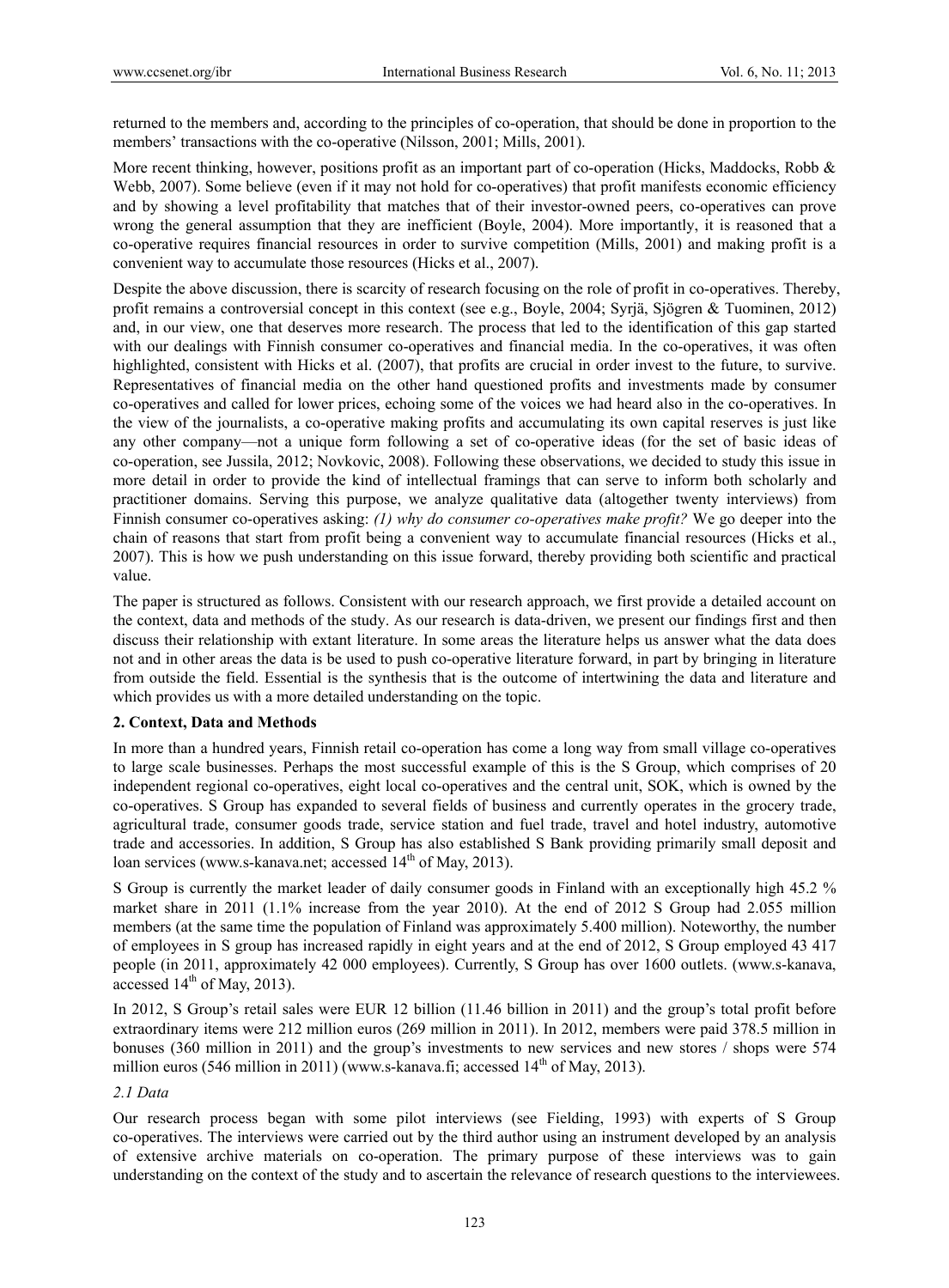Two authors continued the process with more interviews on the topic and some related themes. The aim of these tape-recorded thematic interviews (see Braun & Clarke, 2005) was to deepen our understanding on the strategic management of consumer co-operatives. The authors have also engaged in several informal discussions with the executives of S Group that have painted a clearer picture of the cases and enabled us to deepen our understanding and test our interpretations.

Altogether, the documented qualitative data (e.g., Denzin & Lincoln, 1994) analysed for this study consists of twenty interviews. Acknowledging the challenges related to interview data (Eisenhardt & Graebner, 2007), we engaged into data collection approach that limits bias and chose to interview experts of co-operation, organizational actors from different levels and areas (i.e., CEOs of several regional co-operatives, managers from SOK, and supervisory board chairs of regional co-operatives).

# *2.2 Methods*

As the phenomenon we are investigating has not yet received much scholarly attention in this field of research, we believe that our decision to build our research in the form of qualitative thematic analysis is justified (see Gioia, Corley, & Hamilton, 2012; Braun & Clarke, 2005). In the interviews, we did not directly ask our research question. Instead, we followed the kind of procedure that has been recently described for example by Gioia et al. (2012), giving the voice to the informants and allowing them to talk about co-operation, co-operative ownership and co-operative management in their own terms.

Following the guidelines of thematic analysis (e.g., Gioia et al., 2012; Braun & Clarke, 2005), we studied through the data several times, codified it, analyzed it and identified implicit and explicit ideas and associations. The findings were combined to triangulate the themes and then intertwined with the interpretative frameworks (i.e., ideas and associations of ideas in co-operative literature). We first listed all the interview accounts that seemed to speak to our research question (see Braun & Clarke, 2005). Simplifications of these accounts were defined as  $1<sup>st</sup>$  order concepts (see Gioia et al., 2012) in our study.

| Table 1. Data structure |  |
|-------------------------|--|
|-------------------------|--|

| 2nd order themes and the related 1st order concepts                                                                           |  |  |  |
|-------------------------------------------------------------------------------------------------------------------------------|--|--|--|
| Profit is a safe way to accumulate capital and one that promotes independence                                                 |  |  |  |
| Does not have to show as much profit as the normal capital firm                                                               |  |  |  |
| The slice returned to the owner from annual surplus is smaller than in IOFs and money is allocated to investments             |  |  |  |
| Investment resources must be left to the company                                                                              |  |  |  |
| Profitability is the precondition for the existence of operation                                                              |  |  |  |
| Co-operatives need their own resources to be independent                                                                      |  |  |  |
| Efficiency of operation cannot be sacrificed                                                                                  |  |  |  |
| Financial resources are required for competition and regional development                                                     |  |  |  |
| Co-operative has to face the everyday threats of market economy                                                               |  |  |  |
| Critical mass is needed to succeed in competition and to develop                                                              |  |  |  |
| Supermarket trade is a business with so low profit margins that growth is the only way to survival                            |  |  |  |
| The surplus goes back to members in the form of investments to the region                                                     |  |  |  |
| Competition and regional development are essential part of executing co-operative purpose in the consumer market and regional |  |  |  |
| economy                                                                                                                       |  |  |  |
| The production of economic benefit for the owner in the form of affordable services is the most important goal                |  |  |  |
| Co-operative has to offer better services than a competitor                                                                   |  |  |  |
| Ability to operate reliably, predictably and patiently according to the interests of the province and the people              |  |  |  |
| The co-operative is the last one who has to leave the region                                                                  |  |  |  |

Next, we searched for similarities and differences among the 1<sup>st</sup> order concepts and tried to figure out "*is there some deeper structure in this array?*" (see Gioia et al., 2012) and moved to axial coding in which we searched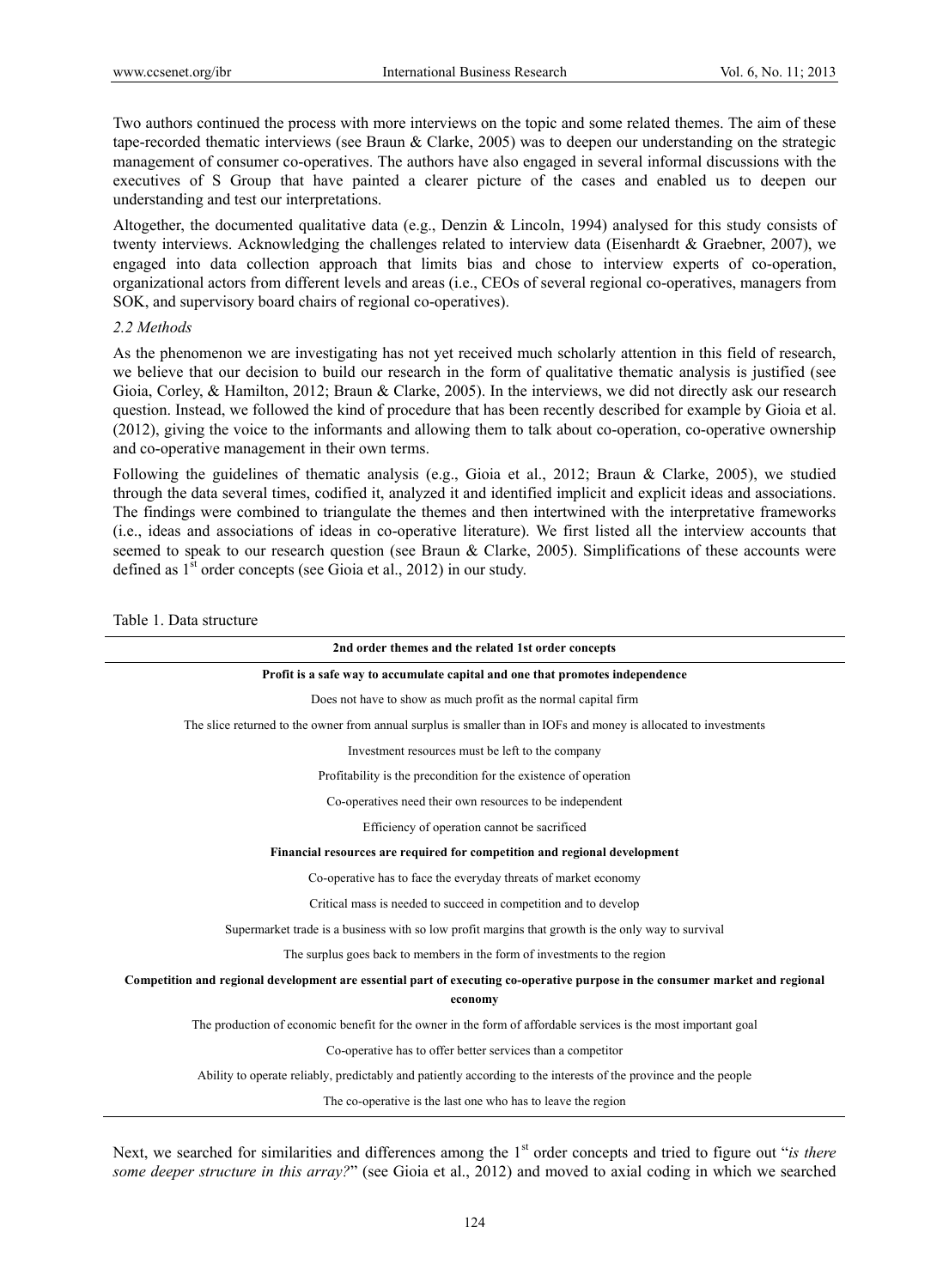for relationships between and among categories, which helped to shape the  $2<sup>nd</sup>$  order themes. Following the work of Gioia et al. (2012), we asked whether the emerging  $2<sup>nd</sup>$  order themes suggest concepts that might help us describe and explain the phenomenon of interest. At this stage of the research process, we redefined the 2<sup>nd</sup> order themes several times after re-analyzing the data and intertwining it with extant literature. Table 1 presents the data structure of our study in which we show the  $1<sup>st</sup>$  order concepts and  $2<sup>nd</sup>$  order themes. In order to increase the credibility of our interpretations, we also established three separate tables (Tables 2, 3 and 4), in which we present the selected a representative data for each of the  $1<sup>st</sup>$  order concepts.

In the following, we discuss the findings from our thematic analysis in more detail. Noteworthy, we also discuss our findings in relation to the existing literature on consumer co-operation in those aspects that this literature does not take into consideration or is not well grounded.

# **3. Analysis and Synthesis: Intertwining Data and Literature**

As illustrated in Table 1, we established three different 2nd order themes that provide a logical account of the reasoning for profit in consumer co-operatives; 1) Profit is a safe way to accumulate capital and one that promotes independence, 2) Financial resources are required for competition and regional development, and 3) Competition and regional development are essential part of executing the co-operative purpose in the consumer market and regional economy. Next we will provide a more detailed account of the formation of the 2nd order themes by focusing on each of its constitutive 1st order concepts in more detail.

# *3.1 Profit is a Safe Way to Accumulate Capital and One that Promotes Independence*

Our data suggests that consumer co-operatives do have to make profit even if they do not have to show it to the extent that investor-owned firms do. That is, they have to make enough profit to be able to secure their future through investments. In that regard, our interviewees highlight that the slice returned to the owner from annual surplus is smaller than in IOFs as investment resources must be left to the company. As put forward by one of the interviewees:

*"We cannot operate in the same way than the exchange-listed company… You share maximum amount of profit to shareholders and only the necessity is allocated to investments, we have to operate in a different manner because these investments are the same as this customer-owner, because it develops the (service) network in different regions/areas, as I told you I think it is a brilliant business idea, from many different perspectives.."* 

This finding provides further understanding on why the co-operatives use their profits to expand their business, as observed by Syrjä et al. (2012). Consistent with extant literature (Hicks et al., 2007), co-operatives use profit as the mechanism to accumulate their own capital resources. This leads us to ask why profit is used as such a mechanism as opposed to relying on, for example, member contributions or outside resources. Our data refers to profit providing the co-operative with independence. This is where extant literature provides us with some answers. It seems that in order to understand the role of profit, we must understand the nature of capital in the co-operative organization.

First, upon the establishment of a co-operative the members build up the initial capital-base by contributing participation shares (Novkovic, 2008; Hicks et al., 2007; Nilsson, 2001; Hansmann, 1996). These shares are typically small in value and can sometimes be partly paid from bonuses that member-candidates receive from patronage with the co-operative (Watkins, 1986). Further, the number of participation shares is not fixed. Instead, the number changes as members join or leave the co-operative. That is, according to the principles of co-operation, the co-operative is open for new members to join, while existing members are free to leave any time they choose to terminate their membership (Novkovic, 2008; Watkins, 1986). The participation shares are individual property of the members, which are paid back to the members when they leave the co-operative (Nilsson, 2001). What this means is that the member contributions can be seen as a loan to the co-operative. This is very different from investor-owned firms in which the capital stock does not decrease when a shareholder sells her/his shares to someone else.

Second, resulting from the nature of shares, the co-operative has "the special financing risk of the co-operative" (Jokisch, 1994, p. 26). As a consequence, it is crucial that a co-operative builds its own capital base and this is done by making profit and retaining it in the co-operative (Hicks, et al., 2007) as collective property of the members (Nilsson, 2001). Thereby, for co-operatives, profit-making is "a means to an end rather than an end in itself" (Cornforth, 2004, p. 15). Considering typical credit policies, making and showing profit could also be seen as important if a co-operative is in need of outside capital (Jokisch, 1994). However, the option of outside liabilities in terms of debt is not encouraged in the co-operative model. Instead, freedom and independence from other organizations (e.g., outside creditors) are amongst the basic ideas of co-operation (Jussila, 2012). This is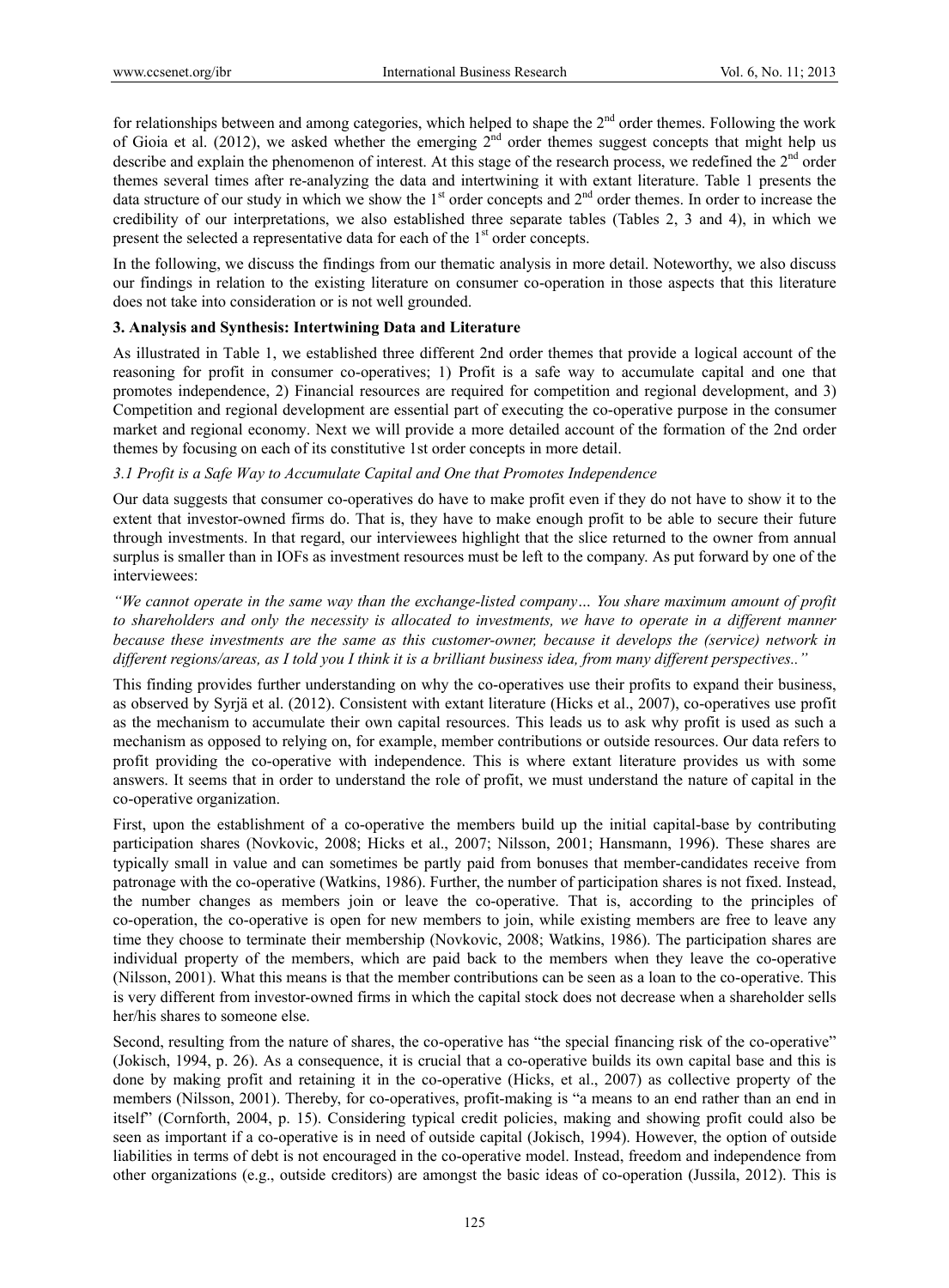how co-operative principles can be seen as steering co-operatives towards financing their operations by primarily using their profits rather than going outside the co-operative system. Obviously, this is not to say that co-operatives do not use banking services. Following the principle of co-operation amongst co-operatives it is recommended, however, that co-operatives primarily seek for outside capital in another co-operative, such as a co-operative bank (Watkins, 1986).

Highlighting the importance of profit as means to an end (Cornforth, 2004; Davis, 2001), it is put forward in our data that profit-making could be added as a principle for co-operative enterprises. As an interviewee states:

*"The task of a co-operative CEO is to take care of the continuity and principles of business meaning that we definitely not have forgotten the principles of business in a co-operative, sometimes we have but not today because the concept of profit is the principle of securing continuity in business"* 

However, co-operative literature (e.g., Jussila, 2012; Watkins, 1986) indicates that profit is in fact part of co-operative principles even if expressed in different terms. The principle of economy suggests that in co-operation rewards of each operation must exceed its costs. If a co-operative makes losses, in the long run it will cease to exist. According to our data, this principle has not always been remembered in S Group. As a manager commented:

*"We forgot these economic factors and all the decisions were made solely by the criteria that could that kind of store bring some joy also and…until we realized that they all were (more or less) unprofitable and the whole good was beginning to disappear… the whole group would fall and at the last moment we had a wake- up call and profitability was given proper attention"* 

In fact, paying insufficient attention to profitability was one of the major reasons that led S Group to a nearly devastating crisis in 1960s–1980s, during which the group lost its position to its competitors (mainly merchants of Kesko Corporation), who had been efficiently developing their operation. Table 2 provides a summary of the above discussed 1<sup>st</sup> order concepts; representative supporting data is also included.

Table 2. Profit is a safe way to accumulate capital and one that promotes independence

## **1st order concepts and the selected representative data**

#### **Does not have to show as much profit as the normal capital firm**

*"Co-operation is, it does not necessarily have to show as much profit as the normal capital firm…"* 

## **The slice returned to the owner from annual surplus is smaller than in IOFs and money is allocated to investments**

*"The return of the surplus and the interests paid to co-operative capital, in kind of, the slice returned to the owner from the annual surplus is considerable smaller (when compared to IOFs), and if used well, that slice can be used for the development of business…so that in a way…I see the co-operative perhaps even technically that way that it is a one company form which have significant superiorities or benefits when compared to other company forms, as long as we are able to use them right."* 

#### **Investment resources must be left to the company**

*"In S group we have even defined it on the paper that what the principles for allocation of the surplus are and in them we have started with the premise thought that the co-operative must be healthy and it must create a certain amount of cash flow financing and cash flow in order it can develop, so investment resources must be left to the company and for the financing and self-fulfilling for these kind of investments and it is until then if there is still something left, then it is returned as interests of co-operative capital or as return of the surplus…"* 

#### **Co-operatives need their own resources to be independent**

*"we looked that we have the preconditions that the co-operative is independent and self-directed so it is able to create itself that kind of resources that it is able to respond to the challenges of the future…"* 

#### **Profitability is the precondition for the existence of operation**

*"We have to start from that the precondition for the existence of some kind of operation is that it has to be competitive and profitable, otherwise there is no co-operative and membership and other…"* 

#### **Efficiency of operation cannot be sacrificed**

*"In co-operation the meaning of customer feedback is not only in the efficiency of operation but also in directing the services so that they cover the customers' needs as good as possible.. and not necessarily and solely so and the main point is not that does this customer oriented direction of operation produce a better financial result…as long as we keep in mind that we cannot sacrifice the efficiency of operation so that we are not able to produce the services in the long run…"*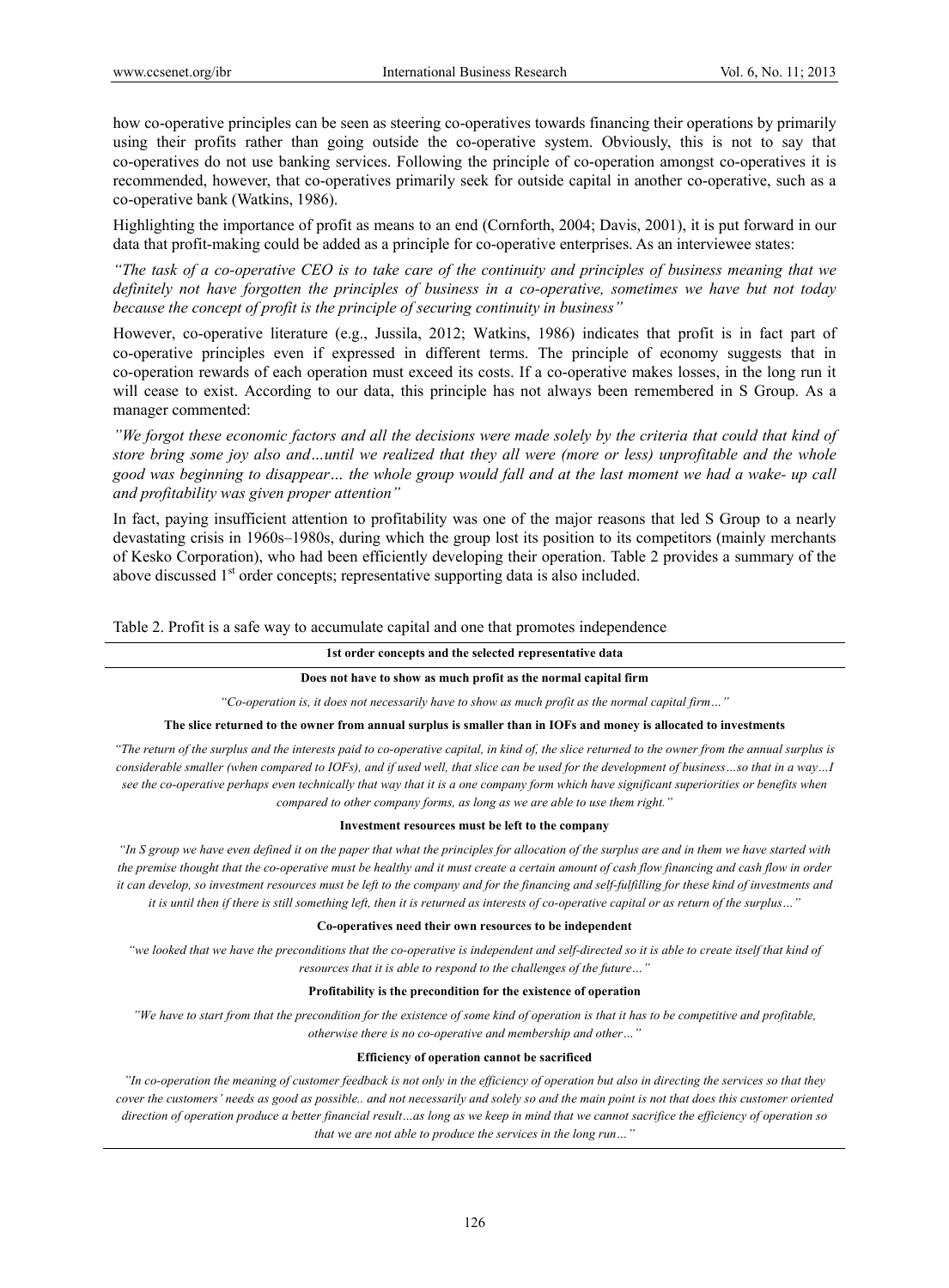# *3.2 Financial Resources are Required for Competition and Regional Development*

So far, we have established that consumer co-operatives need resources to secure continuity and profit is a convenient way to accumulate them. What remains to be understood in more detail is why existence is in jeopardy without financial resources. The above-mentioned lessons learned by S Group indicate that the answer to this question should not be treated as self-evident. On the other, those lessons also lead us to the answer. That is, our data highlights the fact that consumer co-operatives are market economy actors that face competition. In a competitive environment, any firm pursuing survival and success has to have resources in order to respond to the competitor's moves. As put forward by an interviewee:

*"Competition is becoming more intense in daily consumer goods, our main competitor shapes up and probably there will be foreign entrants to Finnish markets too and it means that the price level will fall, it means that we need to accumulate buffers against the fall of the price levels…"* 

According to our data, critical mass is needed. This is consistent with retailing literature suggesting that retailing organizations are primarily engaged in "the procurement of merchandise for subsequent resale to the end customer" (Robinson & Clarke-Hill, 1995, p. 179) and in well-functioning retail markets, price is a key competitive element and "the cost of goods sold (i.e., product costs and distribution costs) is the single largest expense item on a retail company's profit and loss account" (Burt & Sparks, 2003, p. 246). According to our data, critical mass is particularly important in supermarket trade, because it is business with so low profit margins that growth is the only way to survival. In Finland, retail trade (the main branch of S Group) does not grow much and neither does the population of the country (at least not so significantly), mainly people just change places of residence. In the absence of growth, critical mass is likely to become even more important, as "market share exploited through centralized buying processes provides greater scope to negotiate volume and other discounts" (Burt & Sparks, 2003, p. 246).

Our data also suggests that growth is important, since as more and more people bring their trade to the co-operative (i.e., new members join collective action), also the costs and other trading risks can be spread more widely and prices can be kept low (Mills, 2008). This is yet again one example of why it is important that the surplus made by the co-operative goes back to members in the form of investments to the region. As an interviewee put it:

*"..of course this good economic development of the co-operative has assisted us in that we have been able to invest more and we have come back to co-operation and its structure; to us the money has no other pocket to go and the money which has been generated in that good spiral, we have used the cash flow and the bottom line to investments, building up new services and restoring and improving old business units. This has caused a positive spiral in that customers have been happier and we have become more competitive"* 

Burt and Sparks (2003) refer to this development as a spiral of growth, which begins when increasing scale allied to efficient operation and investment that meets customer demands allows an organization to increase its sales faster than others do. This will then enable cost to fall across the organization and provide further possibilities to invest for operational activities or to reduce price. If the investments to operational activities are successful, they will then continue to attract customers as well as increase sales and market share. In general, such spiral of growth may be critical for consumer co-operatives, since in the capitalistic market economy their competitors are, as Watkins (1986) takes note, typically shareholder corporations that derive their power from capital association.

Our data suggests that competition in the market is not the only reason for the need of resources. It is also the special role of consumer co-operatives as organizations counteracting market failures (Hansmann, 1996). As an interviewee put it:

*"…we invest in such places of business, in which no other actor in retail business would even think of building a new unit. We invest to produce services in such municipalities"* 

For many communities, such a role may be critical. Quite obviously, access to services is likely to be an important factor in people's decision to inhabit a location (cf. Jussila, Kotonen & Tuominen, 2007). By accumulating resources and assuming the role of a regional developer and promoter of community viability, consumer co-operatives may achieve stability and predictability in their organization-environment relationships. That is, in their classic work in this area, Pfeffer and Salancik (1978) put forward that "growth enhances an organization's survival potential because it provides additional stability and reduces uncertainty and also provides leverage for the organization in managing interorganizational relationships" (p. 139). Because of their size, large organizations have larger constituencies to look after them as well as more important and established relations to business communities. Table 3 provides a summary of the above discussed  $1<sup>st</sup>$  order concepts;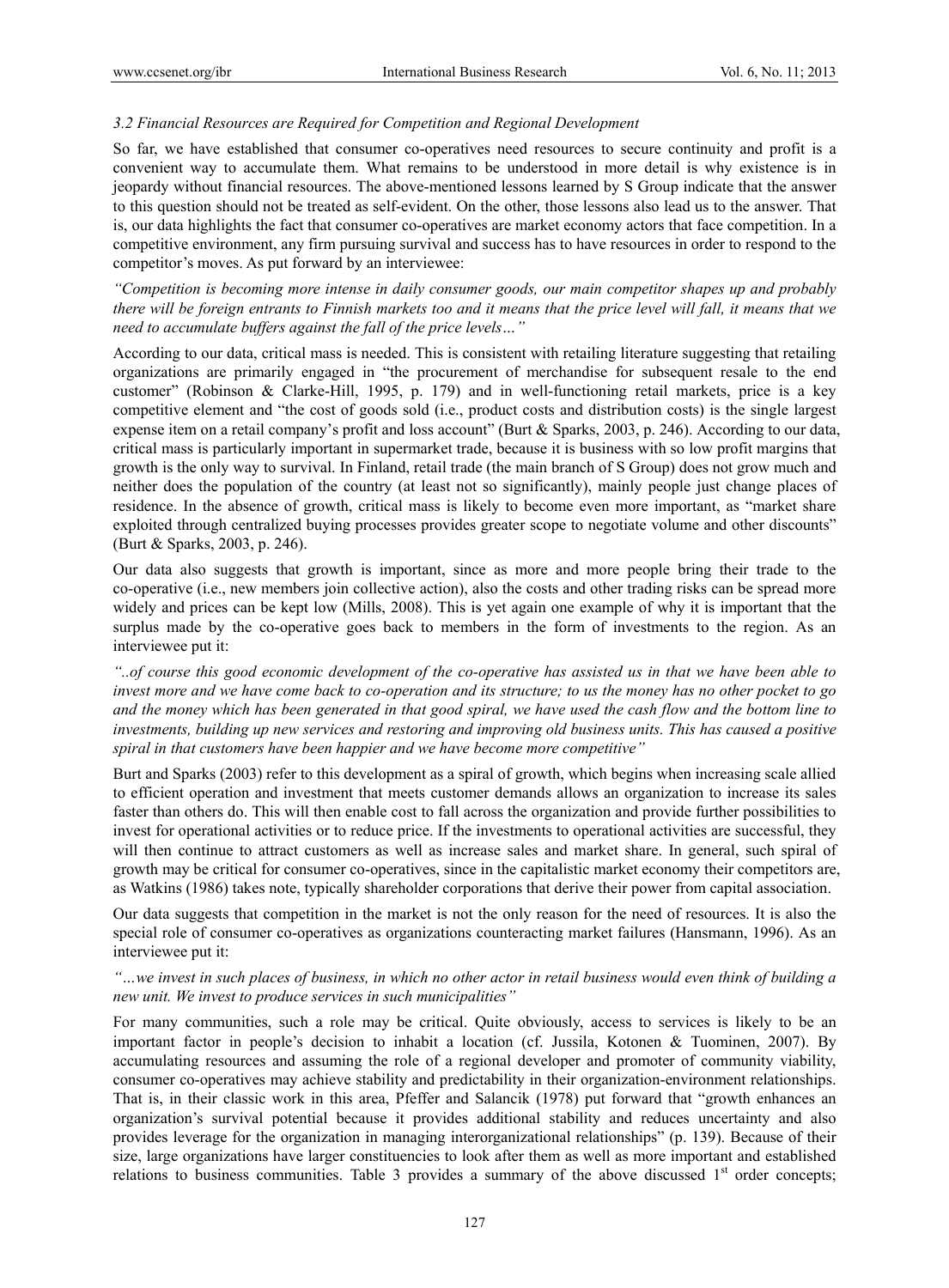## representative supporting data is also included.

#### Table 3. Financial resources are required for competition and regional development

#### **1st order concepts and the selected representative data**

#### **Co-operative has to face the competition in market economy**

*"We now that in Finland our main branch, supermarket trade or retail trade does not grow much, population of Finland does not grow, it just changes the place of residence and due competition price levels have almost deflationary development in supermarket trade and currently our competitors are probably at a disadvantage in supermarket trade, but we know that K Group does everything in their power to get everything into shape and possibly also foreign chains will enter so we have threats, but these are everyday threats in a market economy…"* 

#### **Critical mass is needed to succeed in competition and to develop**

*"we talk about the concept of critical mass, in a way we need to have adequate business and competence in order to be able to develop also in terms of competence, not only the economic side but also this competence side…"* 

#### **Supermarket trade is a business with so low profit margins that growth is the only way to survival**

*"..especially when talking about supermarket trade the situation is that price competition becomes tougher… the logic of supermarket trade is that is has no other option than grow, in a way it is a business with so low profit margins that growth is the only way to survival …"* 

#### **The surplus goes back to members in the form of investments to the region**

 *"The surplus that the co-operative generates goes back, we do not have shareholders who get dividends or we do not pay dividend, in our case the surplus we are able to generate goes back to members, in the form of bonuses and other refunds but also via investments to this region, for example our co-operative has two ways, we pay more... in every year more than before at least so far and then we invest in this network, we still have a lot to do with this network…"*

# *3.3 Competition and Regional Development are Essential Part of Executing Co-operative Purpose in the Consumer Market and Regional Economy*

As we start looking into why co-operatives compete and develop their regions, our data suggests that the answer lies in their purpose, which is different as compared to that of shareholder corporations (Tuominen, 2012; Borgen, 2004). As an interviewee put it:

## *"Maximizing the profit is not the most important task of co-operation; it is bringing about the good services and the development of operation"*

Importantly, our interviewees also emphasize the fact that the performance of a consumer co-operative is always relative to other actors in the market (Jussila et al., 2008; Mills, 2001). As put forward by an interviewee:

*"..when according to our business idea, we say that the delivering benefits and services to the customer-owner, so in addition to the services, we also have to produce benefits and it is not a benefit if we have the same prices or even higher than the competitors so they have to also have the network close to them, that it is plentiful, I mean all around Finland, it is diverse from car shops to grocery stores"* 

Co-operatives execute their purpose by providing the goods and services in a more convenient location (Saxena & Craig, 1999), with higher quality, and/or lower prices (Spear, 2004; Borgen, 2004; Fulton & Hammond, 1992). The emphasis may vary across market conditions, but the main point is that "a co-operative fulfills its purpose only if it is beneficial to the members relative to alternatives" (Jussila, 2012, p. 3). In other words, consistent with Jussila et al. (2008), our data suggests that in serving its members, a co-operative has to do better than its competitors do in serving them as customers.

Finally, speaking to co-operatives' role as counter actors to failing markets, the purpose of consumer co-operatives is to provide goods and services that are needed, but not provided by other market actors (Jussila et al., 2008). What further stresses the importance regional development is that our interviewees emphasize co-operatives' *"ability to operate reliably, predictably and patiently according to the interests of the province and the people"*. This is consistent with the thoughts of Fairbairn et al. (1991) among others. Co-operatives are expected to be the last to leave their regions and function as vehicles of economic and regional development and promoters of community viability (see e.g., Majee & Hoyt, 2011; Jussila et al., 2007). While growing co-operatives have more power and leverage over their environment, they are also expected to be responsible and use their power in a way that benefits the entire community (i.e., in accordance with the co-operative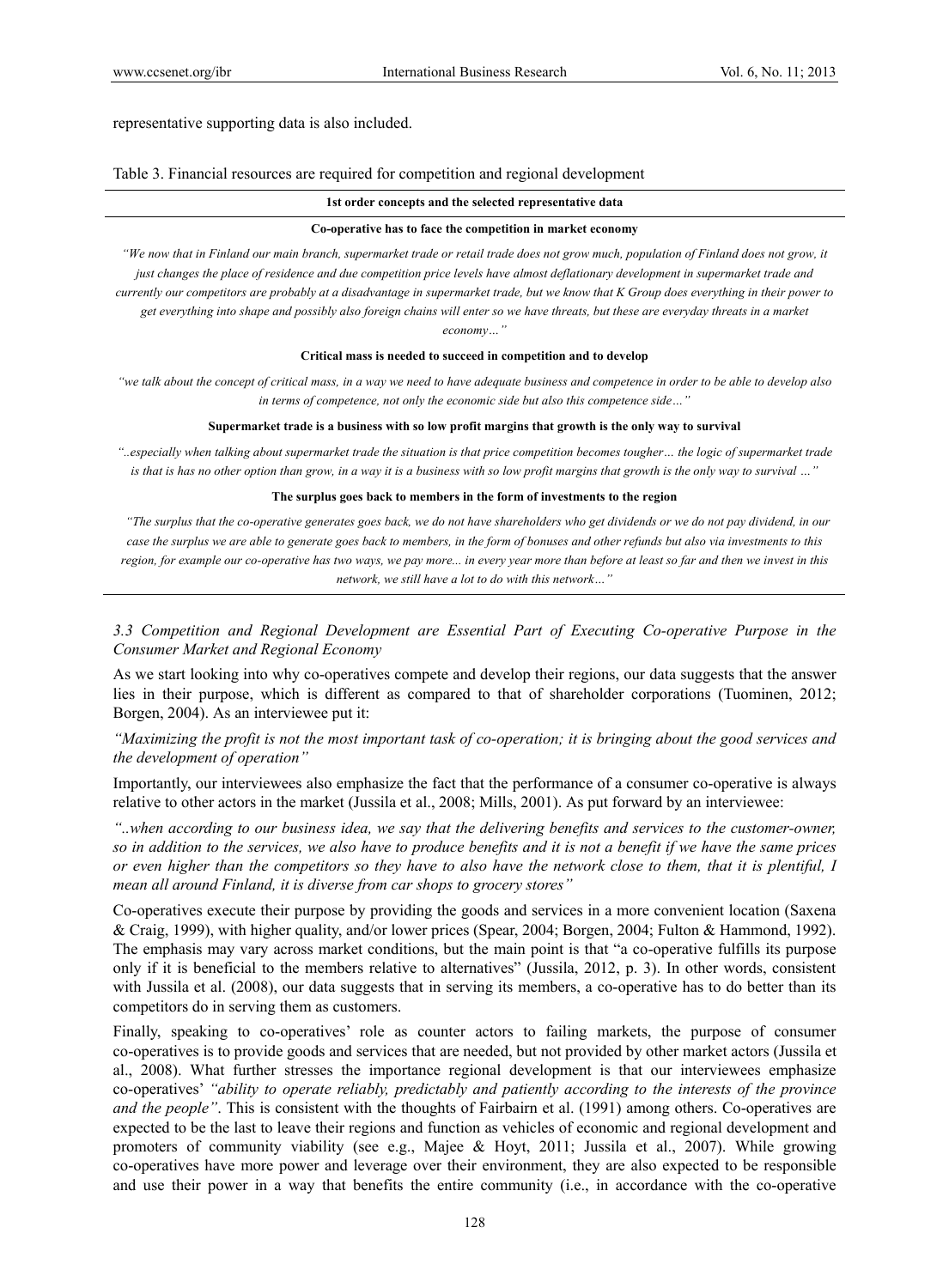purpose). Table 4 provides a summary of the above discussed  $1<sup>st</sup>$  order concepts; representative supporting data is also included.

Table 4. Competition and regional development are essential part of executing co-operative purpose in the consumer market and regional economy

#### **1st order concepts and the selected representative data**

#### **The production of economic benefit for the owner in the form of affordable services is the most important goal**

*"Well of course the most important goal is the production of economic benefit for the owner of a co-operative share but it does not come via company's return on investment but in the form of affordable services and that is a clear indicator, for example in grocery store we have the objective that the price level of our every market chain is two percentage cheaper than what the competitors have …that is a this kind of clear indicator of the way you achieve benefits from ownership…"* 

#### **Co-operative has to offer better services than a competitor**

*"Possibilities are just in this co-operation and the originality and maintaining the special features and especially that, that our basic starting point for our competitive strategy is that how do we get people to come here over and over again to this store and there is it…by being different, being better than the competitor and this company form offers us this.."* 

**Ability to operate reliably, predictably and patiently according to the interests of the province and the people** 

*"Reliability in this operation and the fact that the decision-makers and owners are near to the operations of the co-operative and they are not going to transfer the operation to China, continuity and security of operation…"* 

#### **The co-operative is the last one who has to leave the region**

 *"..that is the spirit, we make so big units there and are so competitive that we are the last one who has to leave and others will leave before us, there is no pessimism in that "*

#### **4. Summary of the Findings**

Consumer co-operatives make profit because it is regarded as a safe way to accumulate capital and one that provides the co-operative with independence. In more detail, co-operatives have to show profit, but not as much as the normal capital firm in which profit is a central goal. In consumer co-operatives profit is used to accumulate resources in order to avoid the risks associated with the nature of capital provided by individual members. That is, the initial capital base is formed from members' small participation shares (which are not fixed in terms of total count) and which are paid back to the members if they leave the co-operative. This causes a specific financial risk in consumer co-operation, and thereby, co-operatives should build their own capital by making profit and retaining it in the co-operative. The idea of profitability can be seen as linked to the principle of economy and, thereby, not a total stranger to the co-operative model.

Co-operatives accumulate these resources since they are required both to respond to competition and to act as regional protectors and developers. Particularly in supermarket trade growth and critical mass is important. By having strong financial resources, consumer co-operatives are able to achieve stability and predictability in their environment which increase their survival potential and reduces the uncertainty stemming from their regional dependence.

Finally, competing and regional development are based on the purpose of co-operatives in the consumer market and regional economy. In more detail, a consumer co-operative fulfils the purpose it was established for only if it is beneficial to members in relation to alternatives (competitors). In an uncompetitive market, a consumer co-operative is supposed to provide goods and services that are needed, but not provided by other market actors. Such a role is important since it is expected from a co-operative that it operates reliably, predictably and patiently according to the interests of the province, which includes securing service provision in the long run: to be the last to leave the community. Figure 1 summarizes the chain of reasoning found through the above-reported iterative process, which answers the question: why do consumer co-operatives make profit?

### **5. Discussion and Conclusion**

For consumer co-operatives, profit is a tool that must be used deliberately. Although it is typically associated primarily with a different company form (i.e., the shareholder corporation), it serves a purpose also in consumer co-operatives. The management uses it as it seeks to find a proper balance between the immediate individualistic short-term interests of members and their long term mutual interests.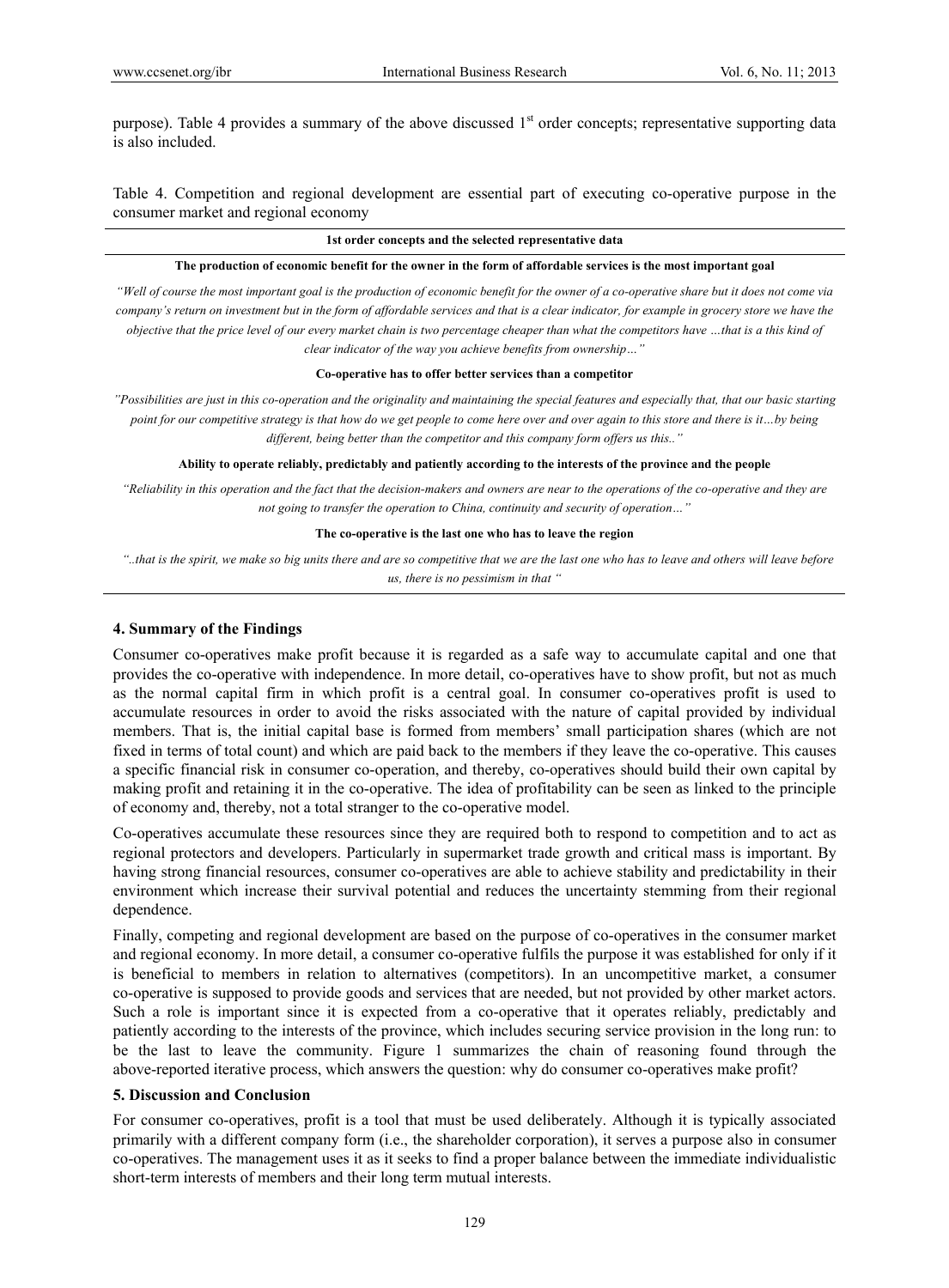

Figure 1. A chain of reasons for profit-making in consumer co-operatives

Prior our study, we already knew that profit is essential for co-operatives in order to accumulate financial resources (Hicks et al., 2007). We also knew that co-operatives use profits to expand their businesses (Syrjä et al., 2012). Our work provides a more holistic view and a more logical understanding on the role of profit in consumer co-operatives. In more detail, now we know why profit is used to accumulate resources instead of member contributions or loans. We also know more broadly why consumer co-operatives accumulate financial resources even if they are not primarily based on capital association. Finally, we now know that this all comes to executing the purpose of co-operatives in the consumer market. In other words, through this study, we now have a chain of reasons that takes us from profit to the purpose of consumer co-operation.

Noteworthy, we have reached this additional understanding by inductively proceeding from data to themes in aniterative process that has made use of extant literature from different co-operative contexts as well as literature from outside the field. Thereby, we not only provide new insight, but also introduce an approach that is new to the discuss sion on this iss sue.

The notion that pursuit of risk-avoidance and independence are amongst reasons for using profit to accumulate resources instead of member contributions or loans offers a number of important avenues for future research. For example, it would be useful to study what other means these organizations may utilize to create stability and predictability in their organization-environment-relations. It seems to us that the importance of this question for co-operative management is highlighted due to the geographic-boundness of consumer co-operatives, which stems from their purpose.

The finding that competition and regional development call for financial resources leads us to ask about the role of capital association in consumer co-operatives. How well this is actually addressed in previous research that has highlighted the association of people (the owners) as opposed to capital invested (Jussila, 2012; Novkovic, 2008; Michelsen, 1994) as a key distinctive feature of consumer co-operation. Our work suggests that even though the the social side of co-operation (Novkovic, 2006) is important, it is also important to keep in mind that co-operatives usually operate in the capitalistic market economy (Watkins, 1986), which in many markets requires "big muscles" to survive. It seems to us that this aspect of the co-operative as a tool of the members should not be overlooked. Instead, it deserves more attention and research. Growth is another tricky concept in the context of co-operation. How can co-operatives hold on to their distinct identity (in the competition for social legitimacy), if they are seen as operating like more growth-oriented capitalistic market actor?

Given that competition relates to the execution of the co-operative's purpose in the consumer market, it is worth asking do we know enough about co-operatives as competitive actors? While co-operation and competition may seem like opposite strategies, our work suggests that they co-exist. Consumers co-operate, but their joint co-operative competes with other actors in the market and cannot settle for anything else than victory—at least if it wants to fulfill its purpose. On the other hand, their role as promoters of the market leads us to ask whether their role is—or should be considering the model—collaborative also in their relationships with their competitors. Thereby, more research should be focused on the roles of different kinds of market actors and their reciprocal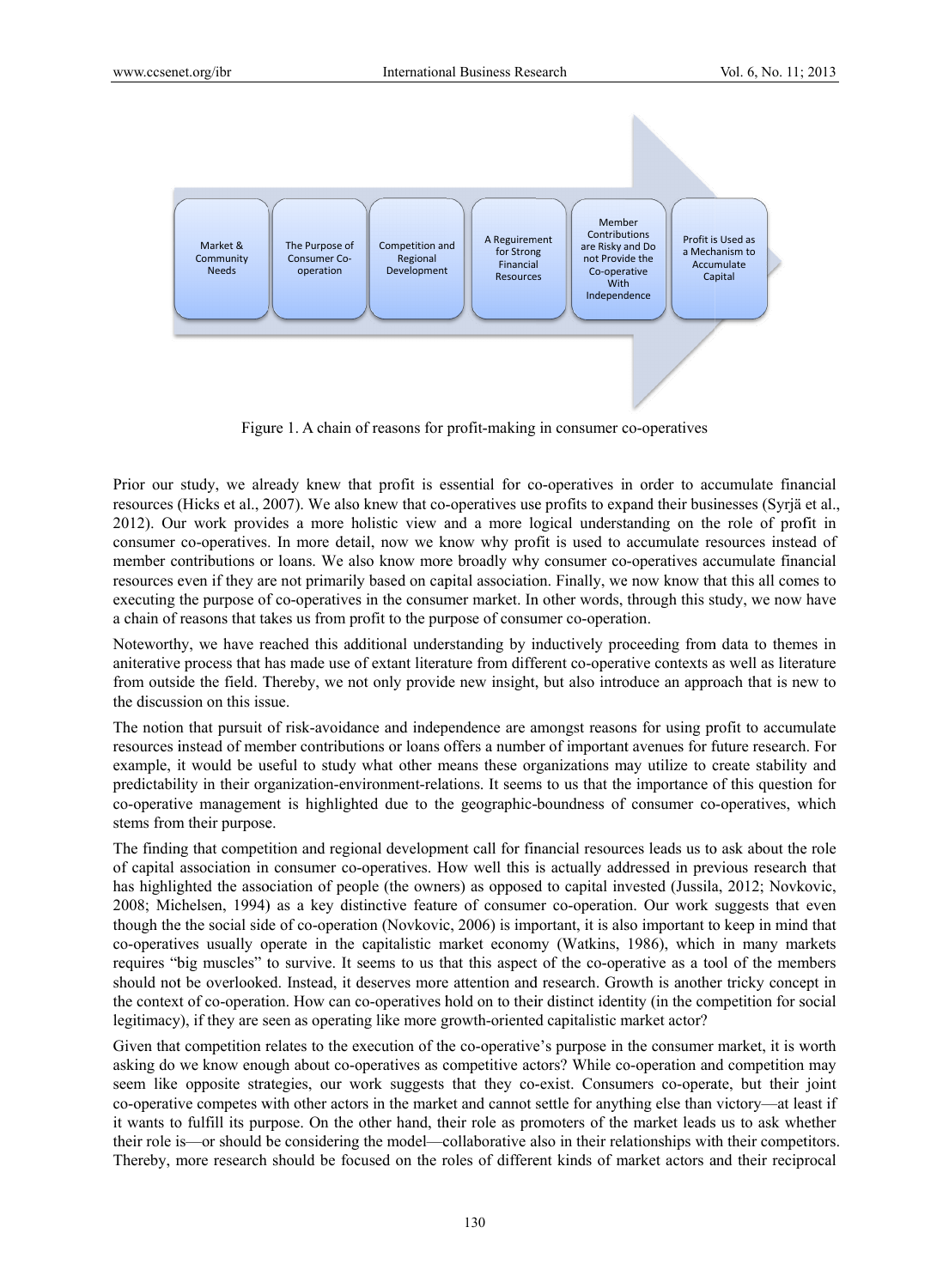decisions that contribute the evolution of the market and the repositioning of different actors in relation to each other, including the co-operatives.

The high demands that the execution in otherwise demanding conditions or competitive conditions place on consumer co-operatives lead us to ask about the concept of efficiency and the role of efficiency in consumer co-operation. We agree with prior research (e.g., Boyle, 2004) in that we should not assume co-operatives are less efficient than investor-owned firms. However, we also think that we should not be too quick to judge co-operatives as efficient or inefficient simply by comparing their financial results to those of investor-owned firms. We must ask how efficiency is defined and measured across company forms and critically examine to what extent these definitions match and measures are comparable. Further, it would be worth studying what strategies consumer co-operatives use to increase their efficiency as co-operative actors. We certainly hope a lot of research will follow to address this question and other important questions identified through this study.

## **References**

- Borgen, S. O. (2004). Rethinking incentive problems in cooperative organizations. *Journal of Socio-Economics*, *33*, 383–393. http://dx.doi.org/10.1016/S1053-5357(04)00049-6
- Boyle, G. E. (2004). The economic efficiency of Irish dairy marketing co-operatives. *Agribusiness, 20*, 143–153. http://dx.doi.org/10.1002/agr.20000
- Braun, V., & Clarke, V. (2005). Using thematic analysis in psychology. *Qualitative Research in Psychology, 3*, 77–101. http://dx.doi.org/10.1191/1478088706qp063oa
- Burt, S. L., & Sparks, L. (2003). Power and competition in the UK retail grocery market. *British Journal of Management, 14*, 237–254. http://dx.doi.org/10.1111/1467-8551.00377
- Cornforth, C. (2004). The governance of cooperatives and mutual associations: A paradox perspective. *Annals of Public and Cooperative Economics*, *75*, 11–32. http://dx.doi.org/10.1111/j.1467-8292.2004.00241.x
- Davis, P. (2001). The governance of co-operatives under competitive conditions: Issues, processes and culture. *Corporate governance*, *1*, 28–39. http://dx.doi.org/10.1108/EUM0000000005975
- Duska, R. F. (1997). The why's of business revisited, *Journal of Business Ethics*, *16,* 1401–1409. http://dx.doi.org/10.1007/978-94-009-1475-9\_18
- Eisenhardt, K. M., & Graebner, M. E. (2007). Theory building from cases: opportunities and challenges. *Academy of Management Journal, 50*, 25–32. http://dx.doi.org/10.5465/AMJ.2007.24160888
- Fairbairn, B., Bold, J., Fulton, M., Hammond-Ketilson, L., & Ish, D. (1991). *Co-operatives and community development: economics in social perspective.* Centre for the study of co-operatives, University of Saskatchewan.
- Fielding, N. (1993). Qualitative Interviewing. In N. Gilbert (Ed.), *Researching Social Life* (pp. 135–153). London: Sage.
- Friedman, M. (1970). The social responsibility of business is to increase its profits. *New York Times Magazine*, 13 September.
- Fulton, M., & Hammond, K. L. (1992). The role of cooperatives in communities: examples from Saskatchewan. *Journal of Agricultural Cooperation, 7,* 15–42.
- Gioia, D. A., Corley, K. G., & Hamilton, A. L. (2012). Seeking qualitative rigor in inductive research: notes on the Gioia methodology. *Organizational Research Methods.* http://dx.doi.org/10.1177/1094428112452151
- Hansmann, H. (1996). *The Ownership of Enterprise*. Cambridge, MA: Belknap Press of Harvard University Press.
- Hart, O., & Moore, J. (1990). Property rights and the nature of the firm. *The Journal of Political Economy, 98*, 1119–1158. http://dx.doi.org/10.1086/261729
- Hicks, E., Maddox, J., Robb, A., & Webb. T. (2007). Co-operative accountability and identity: an examination of reporting practices of Nova Scotia co-operatives. *Journal of Co-operative Studies, 40*, 4–16.
- Jensen, M., & Meckling, W. (1976). Theory of the firm: managerial behaviour, agency costs and ownership structure. *Journal of Financial Economics, 3*, 305–360. http://dx.doi.org/10.1016/0304-405X(76)90026-X
- Jokisch, J. (1994). Assesment of success and the distribution of benefits and surplus in co-operatives. In E. Dülfer & J. Laurinkari (Eds.), *International Handbook of Cooperative Organizations* (pp. 23–28). Göttingen: Vandenhoeck & Ruprecht.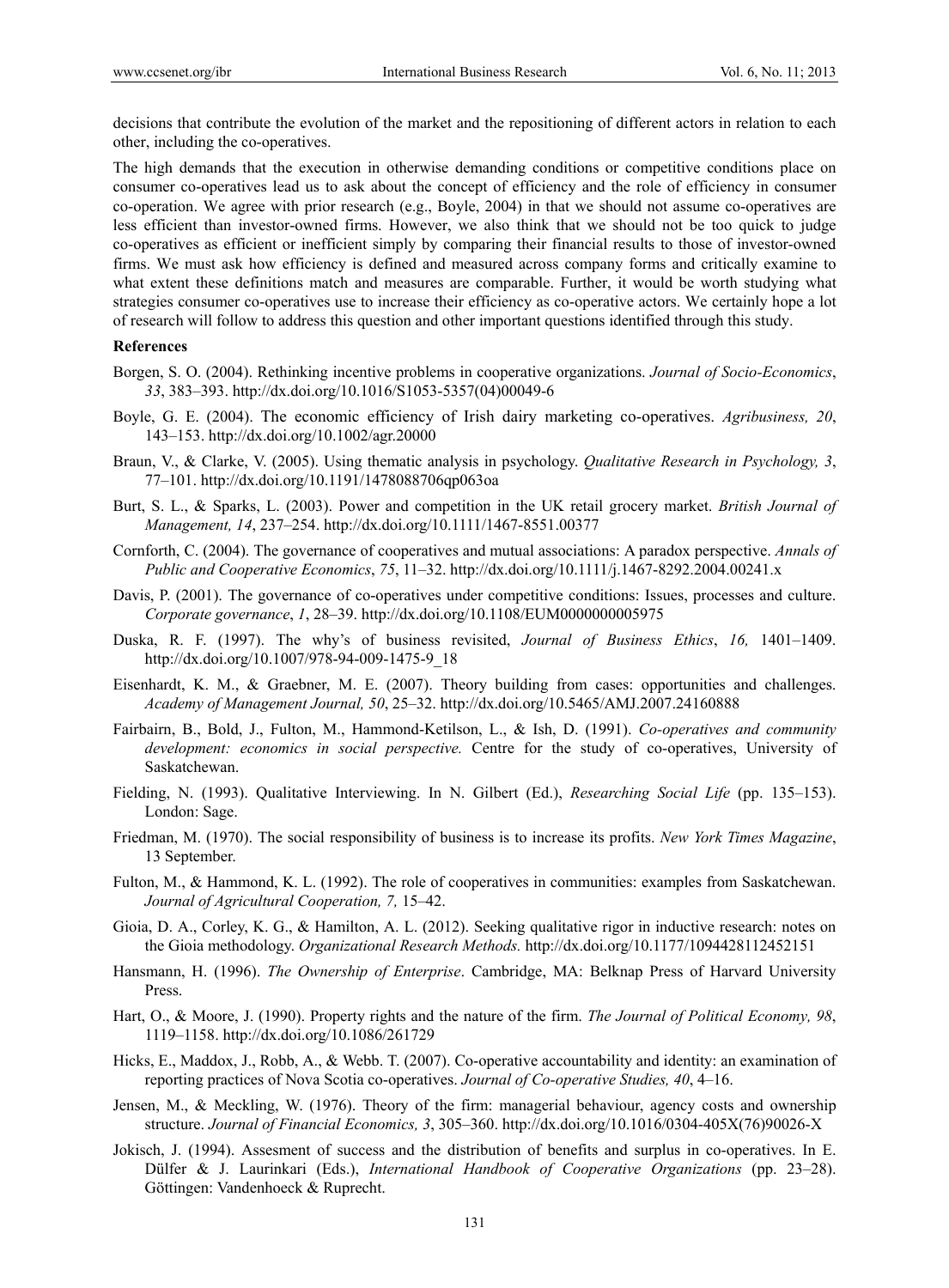- Jussila, I. (2012). Inaugural editorial. *Journal of Co-operative Organization and Management*. http://dx.doi.org/10.1016/j.jcom.2012.11.001
- Jussila, I., Kotonen, U., & Tuominen, P. (2007). Customer-owned Firms and the Concept of Regional Responsibility: Qualitative Evidence from Finnish Co-operatives. *Social Responsibility Journal*, *3*(3), 35–43. http://dx.doi.org/10.1108/17471110710835563
- Jussila, I., Tuominen, P., & Saksa, J. M. (2008). Following a different mission: where and how do consumer co-operatives compete? *Journal of Co-operative Studies, 41*, 28–39.
- Majee, W., & Hoyt, A. (2011). Cooperatives and community development: A perspective on the use of cooperatives in development. *Journal of Community Practice, 19*, 48–61. http://dx.doi.org/10.1080/10705422.2011.550260
- Michelsen, J. (1994). The rationales of cooperative organizations. Some suggestions from Scandinavia. *Annals of Public and Co-operative Economics*, *65*, 13–34. http://dx.doi.org/10.1111/j.1467-8292.1994.tb01504.x
- Mills, C. (2001). Distributions, and what it means to be a co-operative. *Journal of Co-operative Studies*, *34*(3), 173–181
- Mills, C. (2008). Do large membership-based businesses have a future in the twenty first century? Some reflections on UK retail co-operative societies. *Journal of Co-operative Studies*, *41*, 17–29.
- Nilsson, J. (2001). Organisational principles for co-operative firms. *Scandinavian Journal of Management*, *17*, 329–356. http://dx.doi.org/10.1016/S0956-5221(01)00010-0
- Norman, K. D., Yvonna, S. L., & Yvonna, S. L. (1994). *Handbook of Qualitative Research*. Thousand Oaks, CA: Sage.
- Novkovic, S. (2008). Defining the Co-operative Difference. *The Journal of Socio-Economics*, *37*, 2168–2177. http://dx.doi.org/10.1016/j.socec.2008.02.009
- Pfeffer, J., & Salancik, G. R. (1978). *The External Control of Organizations: A Resource Dependence Perspectiv*e. New York: Harper & Row.
- Robinson, T., & Clarke-Hill, C. M. (1995). International alliances in European retailing. *The International Review of Retail, Distribution and Consumer Research, 5,* 167–184. http://dx.doi.org/10.1080/09593969500000012
- Saxena, S., & Craig, J. (1999). Consumer co-operatives in a changing world: A research review. *Annals of Public and Cooperative Economics*, *61*, 489–517. http://dx.doi.org/10.1111/j.1467-8292.1990.tb01358.x
- Somerville, P. (2007). Co-operative identity. *Journal of Co-operative Studies, 40*, 5–17.
- Spear, R. (2004). Governance in democratic member-based organisations. *Annals of Public and Cooperative Economics, 71*, 33–59. http://dx.doi.org/10.1111/j.1467-8292.2004.00242.x
- Syrjä, P., Sjögren, H., & Tuominen, P. (2012). Financial performance and effiency of consumer co-operatives and limited companies–agency theoretical approach. *Journal of Co-operative Accounting and Reporting*, *1*, 143–153.
- Tuominen, P. (2012). *The purpose of consumer co-operation: implications for the management and governance of co-operatives*. Acta Universitatis Lappeenrantaensis, 487.
- Tuominen, P., Jussila, I., & Kojonen, S. (2009). Overcoming Challenges to Governance of Consumer Co-operation: Analysing Reports of Key Representatives. *International Journal of Co-operative Management*, *4*, 22–35.
- Tuominen, P., Jussila, I., & Rantanen, N. (2010). Managerial competence in consumer co-operatives: inducing theory from empirical observations. *International Journal of Co-operative Management*, *5*, 9–22.
- Tuominen, P., Jussila, I., & Saksa, J. M. (2006). Locality and regionality in management of Finnish customer owned co-operatives. *International Journal of Co-operative Management, 3*, 9–19.
- Watkins, W. P. (1986). *Co-operative principle: Today and tomorrow*. Manchester: Holyoake Books.
- Zeuli, K., & Radel, J. (2005). Cooperatives as Community Development Strategy: Linking Theory and Practice. *The Journal of Regional Analysis & Policy, 35*, 43–54. Retrieved May 14, 2013, from https://www.s-kanava.fi/web/s-kanava-tietoa-s-ryhmasta/en/tietoa-s-ryhmasta
- Zeuli, K., Freshwater, D., Markley, D., & Barkley, D. (2004). Cooperatives in rural community development: a